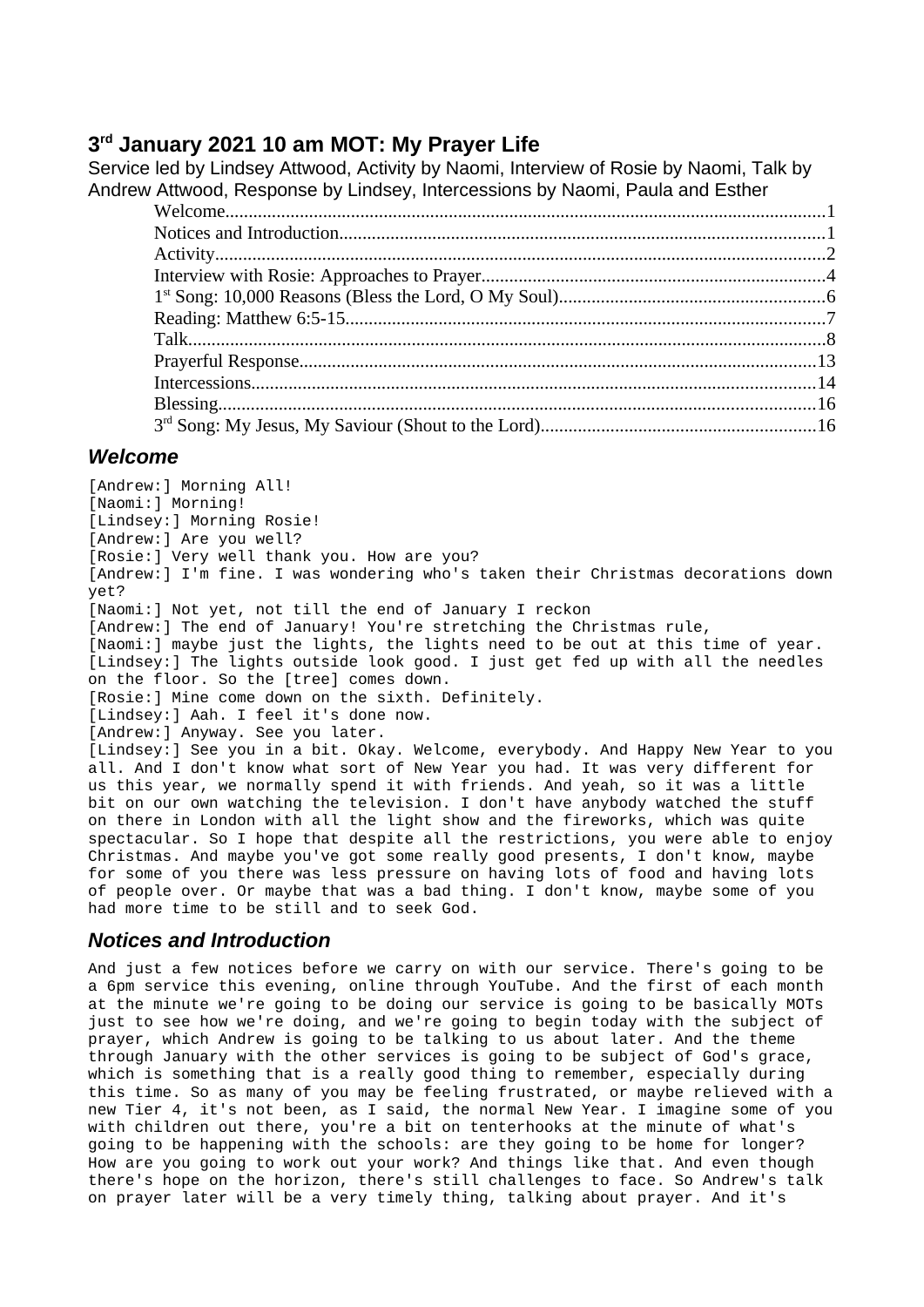really important that when we're struggling to meet together, that we still focus on God, and nothing can separate us from God. I'm reminded when I was thinking this week about Romans 8, verses 38-39,

38 For I am convinced that neither death nor life, neither angels nor demons, neither the present nor the future, nor any powers, 39 neither height nor depth, nor anything else in all creation, will be able to separate us from the love of God that is in Christ Jesus our Lord.

So I'm just going to pray now for God to bless our time together. And then we're going to introduce other people in the service.

Father, God, we welcome you now, I pray that you would encourage us this morning. You tell us in Psalm 34, verse 8, "Taste and see that the Lord is good." Help us to trust you at this time, and to hold on to you. Help us to be drawn into your presence, knowing that you hold all things together. We worship you. Amen.

## <span id="page-1-0"></span>*Activity*

So Naomi is now going to be sharing an activity with us, which is going to be quite fun. And then she's going to interview Rosie about her prayer life. And then we'll have some worship. And then Andrew will bring his talk.

[Naomi:] Good morning, everyone. So we're going to try a bit of an interactive activity this morning. So it'd be really good if you've got another device nearby. So if you've got a mobile phone or an iPad that you're maybe not watching the service on. And I'm just going to give you a minute to go and grab that so that you've got it handy. This is an activity that we have tried in church before and it worked quite well. I think it was a couple of Christmases ago that Andrew used it, and it's called menti.com. […] And so in our activity this morning, we're going to have a little bit of a thing first about how we're feeling about the New Year. As Lindsey was just saying, obviously we've got all got lots of hopes for the for the New Year, for 2021, but also worries and uncertainty about even what's going to be happening in the next couple of weeks. So we thought it would be good to have a think about that. And also to think about our prayer lives, to start to think about how are we getting on with that. There's no pressure that you need to be ticking certain boxes. And obviously, when we talk about prayer life, we mean spending time with God, listening to God and talking to God. We're not talking about anything that needs necessarily special words. God loves it when we talk to him as ourselves and that we come to him naturally and just with our own our own characteristics.

[...] When you get [to the menti.com website and have keyed in the code], the first thing that it will ask you is to put in – and you just need to sum this up in just a couple of words, I don't want long sentences, just try and somehow you're filling in – your hopes for the new year in a couple of words. And then you submit it, and it hopefully will start to appear on the screen now. Just so that you know, we can't tell who's saying what, so it is anonymous. So unless you put your full name next to your word when we won't know who it is, so that's fine. You can just be honest. And tell us about your hopes for the new year. And hopefully some will start to appear quite soon.

So let's have a look. Oh, here we go. Starting New Year Hopes to get some here. So we've got 'good health', 'cautious optimism', I like that one, 'hopeful' 'peace', 'healing'. Brilliant. They're all coming in now. 'Happiness', that's a good one. 'End of COVID': excellent, 'meals with friends', 'snow': that would be great. We did have some snow last night, and it looked

good health cautious optimism hopeful peace

**ZOOM!**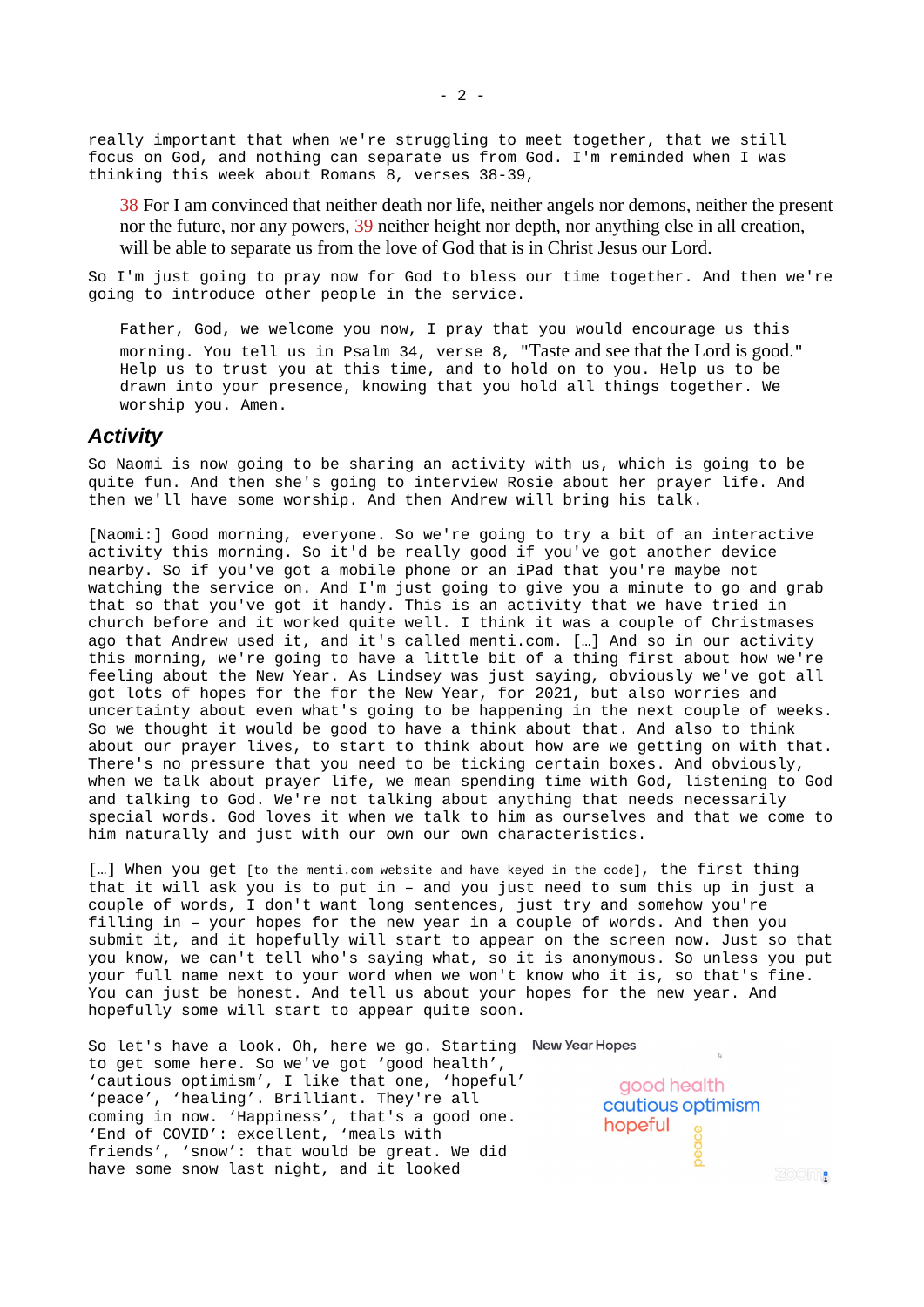absolutely beautiful. We were looking forward to it this morning. We woke up this morning and it's all gone, which is a shame. 'Expectant': that's a good word. 'Hugs': I was hoping someone would put hugs, definitely looking forward to hugs. 'Excitement', 'vaccine': that's a really good one. 'Meals with friends': did I say that? That's something I've really been missing. 'Learning from the past', really important. 'Inner strength', 'COVID going away', 'trust' and 'unity' and 'healing'. These are all absolutely brilliant. I'll just keep letting it go. I love this software. It's so clever. 'Moving house': that sounds exciting. Whoever's doing that? 'Holidays', 'retirement': oh, that would be nice. 'Peace of mind', 'time together', 'safety and health', 'spring flowers': that's a really good one to look forward to. We've already got some green shoots coming up in our garden. I'm hoping that the snow's not going to do them in. 'Closeness to Jesus', 'fun' and 'joy', I hope you can all see these, 'grandchildren' and 'cuddles': that's a good one to go together, isn't it?

It's lovely. So we've got about forty I can see on the screen. We've got about 42 in so far. And that's absolutely brilliant. 'Good health' 'hugging family', 'seeing others', 'peace of mind'. And just so you know, that if a word comes up and it's bigger than the others, that means more than one person has put it as well. 'Freedom': that's a good one in the middle there, isn't it? We're all looking forward to

that freedom, and 'hopeful': that's absolutely brilliant. They're still coming in: 'vaccinations', also thinking about other people who are giving those vaccinations. Oh, 'barbecues': that's a good one. So we've all got so much to look forward to. Those will keep coming in. So we're going to have a look at the next question now as well. Oh, they're are lots of them pouring in now, so I'm going to let that keep going a little bit. 'Believing in ourselves', 'stability', 'reconciliation': that's a good one. 'Travel', 'being able to plan': I think that's a good one as well. 'Looking ahead to the future', 'new fruit trees': love that idea as well.

Okay, so we're going to move on to the next questions now. And the next one is one where you need to say how you feel along a scale. […] So here we've got 'strongly disagree' on one side and 'agree', 'strongly agree' on the other. And it's about how you feel about prayer. So the questions are, "I find it easy to find time to pray," do you disagree? Or do you agree with that? Again, we're not looking for right and wrong answers here. It's just how you feel. "I pray little and often through the day," strongly agree or disagree. And "God always answers my prayers." So we'll give that a little bit of time to come through here. Starting to get more of them coming in. It's easy to think that it's all about, 'the more



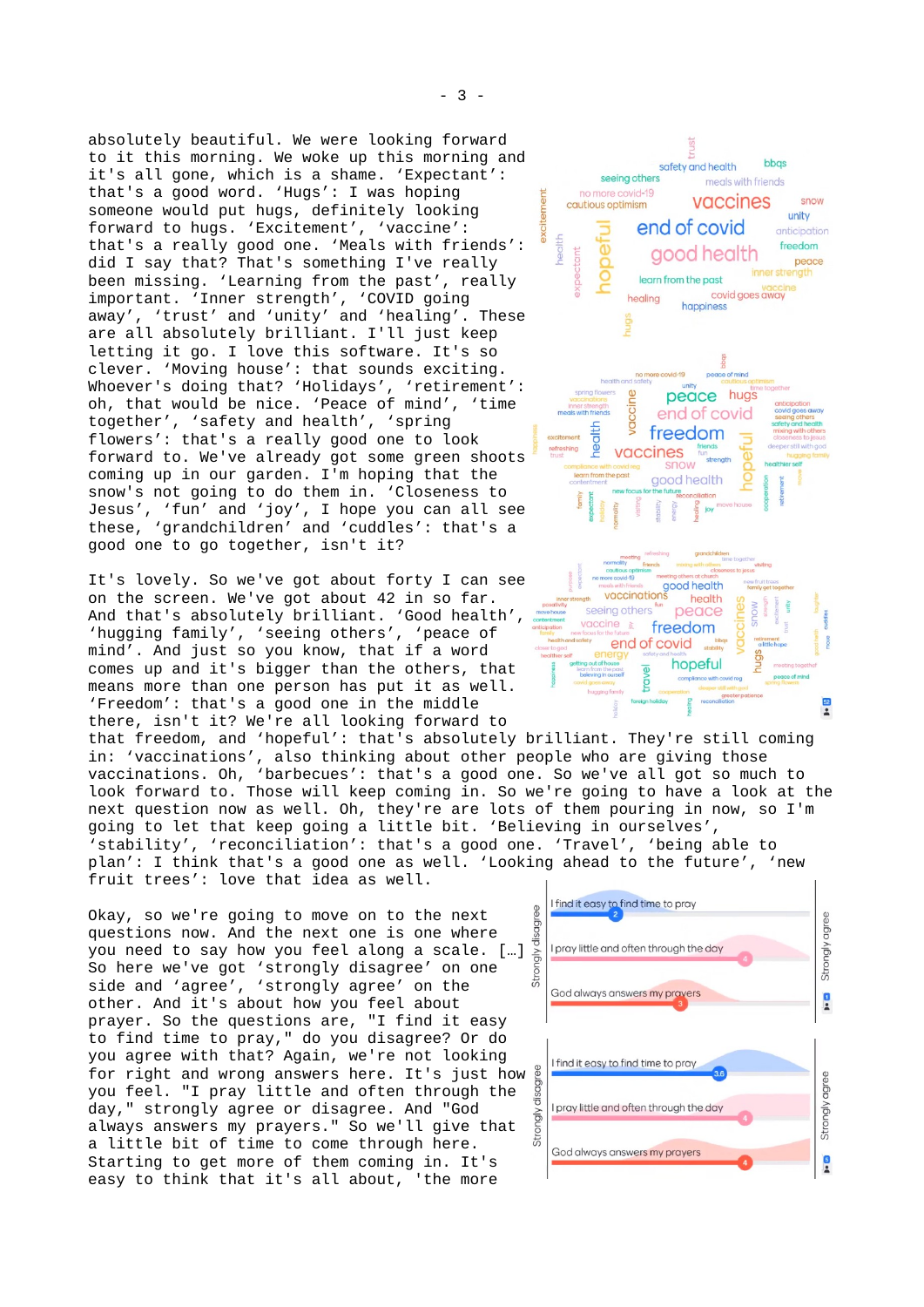time we spend the better'. But sometimes, as we know with any relationship, that we have quality time is more important than necessarily how long we're we're taking. We're getting big numbers coming in now. All very even at the moment. Could it be that one takes over another one? I find with  $\overline{b}$ these things that some of us always answer these things more cautiously



than others don't we? Your different character traits come out when you're doing that.

I don't know if you're doing this on your own or if you're with family but it'd be good to have a chat about it if you're with other people while you're doing this. Have a think about: Where do you pray? What triggers your prayer through the day? Is it when you're worrying about something at work? Or maybe it's, I don't know, when you go to the loo or when you have your walk around the block each day? When is it that you that you connect with God the most? Give you a little bit more time. And I thought I'd read you my favourite verse about prayer, which I'm sure a lot of you will be very familiar with, from Philippians 4.

4 Rejoice in the Lord always. I will say it again: rejoice! 5 Let your gentleness be evident to all. The Lord is near. 6 Do not be anxious about anything, but in every situation, by prayer and petition, with thanksgiving, present your requests to God. 7 And the peace of God, which transcends all understanding, will guard your hearts and your minds in Christ Jesus.

8 Finally, brothers and sisters, whatever is true, whatever is noble, whatever is right, whatever is pure, whatever is lovely, whatever is admirable  $-$  if anything is excellent or praiseworthy  $$ think about such things.

Brilliant. So we've got quite a lot of good input there. We've got 33 people. So we're all about in the middle, some of us find it easy to pray and some of us less. Praying little and often through the day. Starting to edge forwards towards 'totally agree'. And "God always answers my prayers," but maybe not always in the way that we expect Him to. Okay, so in just a



moment, that's been really good. Thank you for inputting there. There may be some more that will come through and we could have a look at that in a bit.

### <span id="page-3-0"></span>*Interview with Rosie: Approaches to Prayer*

[Naomi:] We're going to have a chat with Rosie now about her experiences with praver. […] And hopefully, Rosie is going to come and chat to me. Hi, Rosie!

[Rosie:] Morning! Happy New Year! [Naomi:] You too! How are you? [Rosie:] I'm really well, thank you. [Naomi:] Good. And how did you celebrate New Year? Did you stay up and see the New Year in? [Rosie:] No, I did not. I was watching TV and then I fell asleep. So no, I didn't. So I woke up with God in the morning. [Naomi:] I think that's about the average way that we spent New Year this year. Yeah. So just before we talk about prayer, I just want if you could just tell us a little bit about yourself.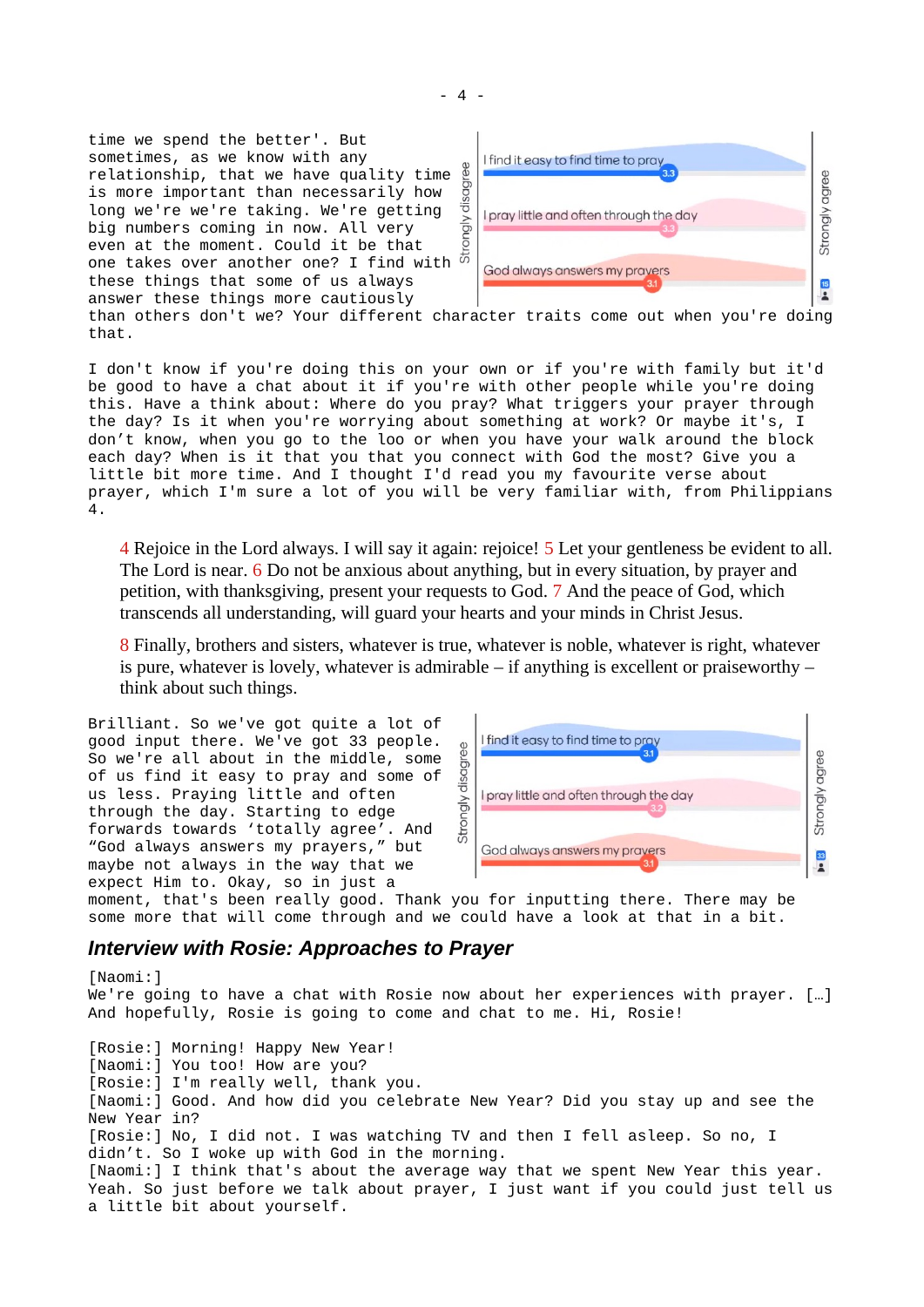[Rosie:] Yeah. For those who don't know me, I'm Rosie, and I'm a member of St. John's Church in Kenilworth. So, yeah, I'm, my rôle, my job, I'm in the community. I'm a carer and I support clients with memory problems, dementia, things like that. So fantastic rôle as my career. Right.

[Naomi:] Thank you. So how easy do you find it to pray?

[Rosie:] Well, I do find it really easy to pray. I'm a big fan of praying. I prayed from a very, very small age. So I don't really find it difficult. I pray in the morning, I pray in the day, I pray throughout the day. You know, sometimes I pray when I'm walking, when I'm working, there's all various things. So yeah. What I've found, though, is as I get older, my prayer becomes deeper, and that makes a difference as well. Sometimes I'm distracted, and it is not always easy to pray, we get distracted, you know, we pray for things, and we get distracted and don't focus all the time, and, you know, things happen, and, you know, we become complacent, things like that. So, prayer is really, really important. And obviously, it's a special time with God. And communicating, it's a relationship. I do have lots and lots of tools as well, I use to help me. Can I show you a couple?

[Naomi:] Yes, do please.

[Rosie:] I have my cross, my prayer cross, that stays with me all the time. And I take that with me. I've had the 'how to pray'[1](#page-4-0) as well. And that's been a real big focus in my life over the years. We did this in our prayer group. And I've got prayer dice, and I use that every morning to pray. And I've got 10 little items I pray for, like, I pray to God, I pray for God to bless my family, to bless the family of God, all different things.

[Naomi:] So you have a list with different things on and then that numbers on it. Okay,

[Rosie:] I memorise them now. So I know that number one is always thanking God. So if I get number one, it's to thank God. Number two is family. I've got Meet And Eat as well We do Meet And Eat, that's on my list as well. So I've got all different things. But when you put it together, I'm praying for everybody. But it's lovely with the dice. So that's another way. Yeah. [Naomi:] That'd be a good one to do with children as well, I guess? [Rosie:] Yeah, definitely.

I've got my little prayer book, when I'm praying for people or different things, I use this. I've been using this now for the last four years. There's lots of little things in there. Also, I've just become a member of Mothers' Union, in November. And one of the things they're very focused on, which I'm learning, is about the prayer diary. And there's a prayer every day. So that's another way to help me to focus on my prayer. And just by coincidence, as well, I've been loaned a book by one of our church members, Dot Powell. And it's called 'The Grace Outpouring.'<sup>[2](#page-4-1)</sup> And it's about actually blessing others throughout prayer. I will Yeah, amazing. So yeah, I love praying.

[Naomi:] I'm sure we can send out the references for those books? [Rosie:] Definitely. [see footnotes below]

[Naomi:] So can you tell us about a time when God has answered a specific prayer?

[Rosie:] Yeah, God answers my prayers. Psalm 23, you know, that's 'The Lord's my

<span id="page-4-0"></span><sup>1</sup> By Pete Greig – ISBN 978-1529374926<https://www.goodreads.com/en/book/show/44008436-how-to-pray>

<span id="page-4-1"></span><sup>2</sup> By Roy Godwin and Dave Roberts, on the story of the prayer centre called Ffald-y-Brenin. ISBN 978-0781408462 <https://www.goodreads.com/book/show/8646063-the-grace-outpouring>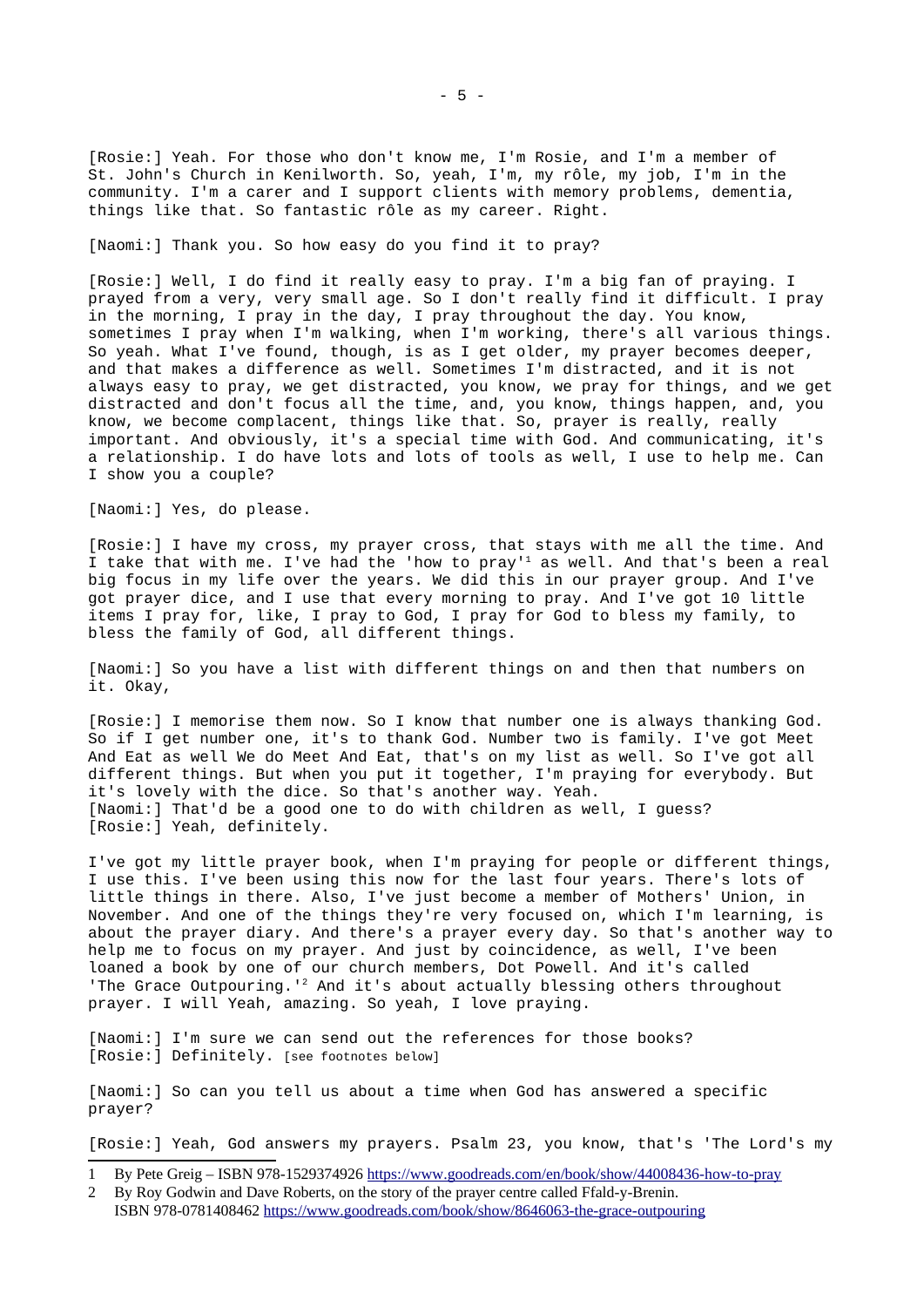shepherd', I always pray that every day. So He answers a prayer when I say, "Give me today my daily bread," which I think He does every day. So He answers prayers in that way. I do ask Him as well to forgive me for my sins and trespasses. So He answers prayers in that way. And I also pray not to lead me into temptation and deliver me from evil, so Psalm 23 is very big in my life every day. So in that perspective, He does answer my prayers.

[Naomi:] Yeah. So another helpful thing is using Bible verses to pray. Thank you. And have you found the past year has affected your... you know, we've been in lockdown and everything that's been going on. How has that affected your prayer life?

[Rosie:] Yeah. I've had to find different ways to pray. I mean, going to church was a big thing for me. And that was one of my favourite places of praying, in church. I know we can pray anywhere, but praying in church was really special for me. But I found now since lockdown, my bedroom is my prayer room. My bedroom is my office. My bedroom is everything. So, yeah, I've struggled through lockdown, and you know, seeing people, you know, I'm a real people's person. So I've found that really, really difficult. But God has been good in a way and helped me in different ways to communicate with others in different ways.

[Naomi:] That's fantastic. Thank you so much Rosie for sharing with us. [Rosie:] You're welcome.

[Lindsey:] Thank you, Naomi and Rosie, and thank you, Rosie actually, you've really inspired me by the way you pray, and the different things you have, like the dice and the books: I quite like that, so I'll have a chat on one of our walks about it.

# <span id="page-5-0"></span>*1 st Song: 10,000 Reasons (Bless the Lord, O My Soul)*

*Chorus:*

Bless The Lord, O my soul, O my soul, Worship His holy name; Sing like never before, O my soul I'll worship Your holy name.

1. The sun comes up,

It's a new day dawning; It's time to sing Your song again. Whatever may pass And whatever lies before me Let me be singing When the evening comes.

*Chorus*

2. You're rich in love And You're slow to anger; Your name is great And Your heart is kind. For all Your goodness I will keep on singing Ten thousand reasons For my heart to find.

## *Chorus*

3. And on that day When my [strength](https://www.definitions.net/definition/strength) is failing, The end [draws](https://www.definitions.net/definition/draws) near And my time has come, Still my soul will Sing Your [praise](https://www.definitions.net/definition/praise) unending Ten [thousand](https://www.definitions.net/definition/thousand) years And then forevermore

## *Chorus x 2*

Yes, I'll worship Your holy name. Lord, I'll worship Your holy name.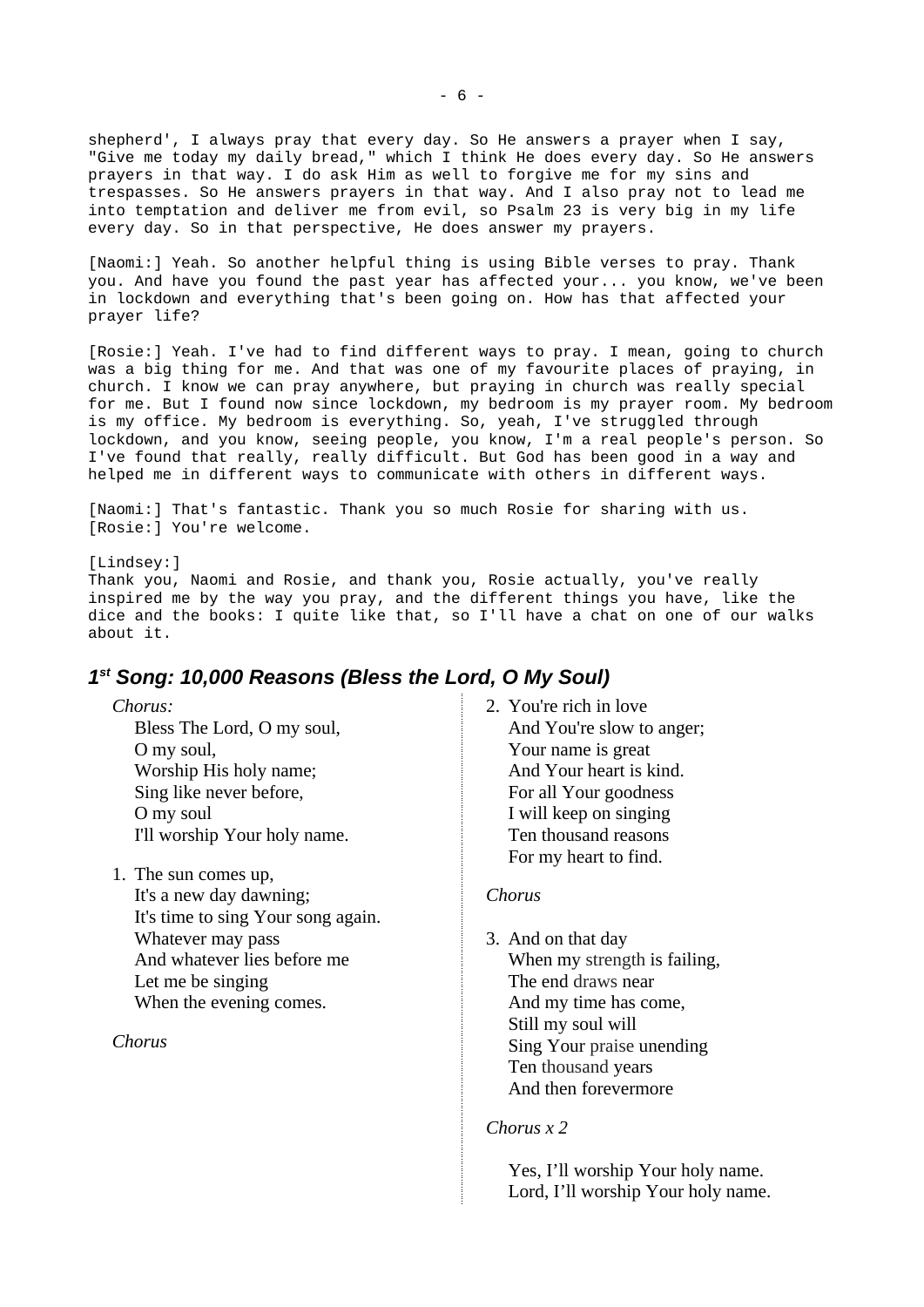# *2 nd Song: So Will I (100 Billion Times)*

### *Verse 1:*

God of creation There at the start Before the beginning of time With no point of reference You spoke to the dark And fleshed out the wonder of light

*Chorus 1:* And as You speak A hundred billion galaxies are born

In the vapour of Your breath the planets form If the stars were made to worship so will I

*Verse 2:* God of Your promise You don't speak in vain No syllable empty or void For once You have spoken All nature and science Follow the sound of Your voice

*Chorus 2:* And as You speak A hundred billion creatures catch Your breath Evolving in pursuit of what You said If creation still obeys You so will I

### *Bridge:*

If the stars were made to worship so will I If the mountains bow in reverence so will I If the oceans roar Your greatness so will I For if everything exists to lift You high so will I If the wind goes where You send it so will I If the rocks cry out in silence so will I If the sum of all our praises still falls shy Then we'll sing again a hundred billion times

## *Verse 3:*

God of salvation You chased down my heart Through all of my failure and pride On a hill You created The light of the world Abandoned in darkness to die

## *Chorus 3:*

And as You speak A hundred billion failures disappear Where You lost Your life so I could find it here If You left the grave behind You so will I I can see Your heart in everything You've done Every part designed in a work of art called love If You gladly choose surrender so will I

## *Tag:*

Like You would again a hundred billion times But what measure could amount to Your desire You're the One who never leaves the one behind

## <span id="page-6-0"></span>*Reading: Matthew 6:5-15*

5 "When you pray, do not be like the hypocrites, for they love to pray standing in the synagogues and on the street corners to be seen by others. Truly I tell you, they have received their reward in full. 6 But when you pray, go into your room, close the door and pray to your Father, who is unseen. Then your Father, who sees what is done in secret, will reward you. 7 And when you pray, do not keep on babbling like pagans, for they think they will be heard because of their many words. 8 Do not be like them, for your Father knows what you need before you ask him.

9 "This, then, is how you should pray:

- 'Our Father in heaven, hallowed be your name,
- 10 your kingdom come, your will be done, on earth as it is in heaven.
- 11 Give us today our daily bread.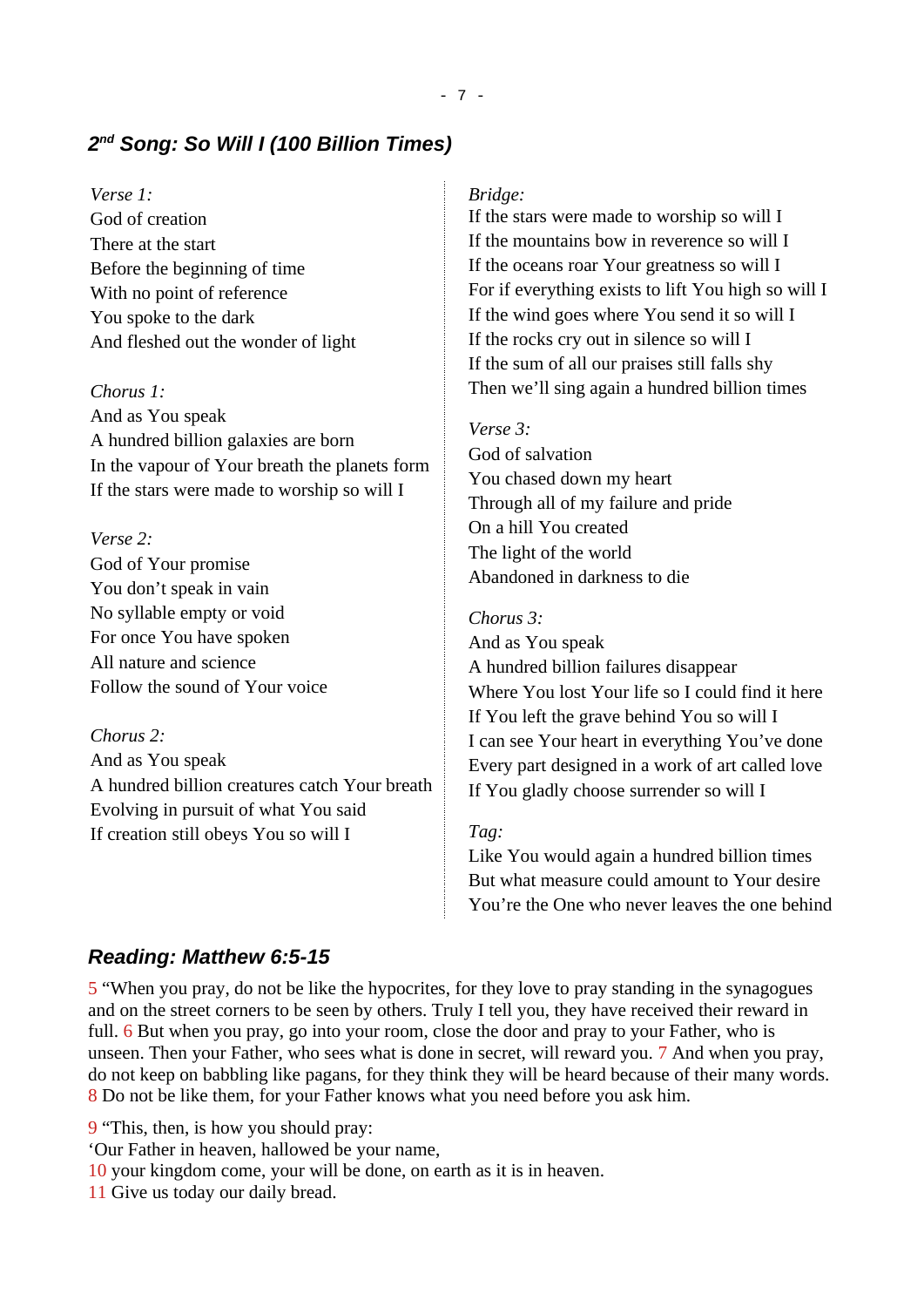- 8 -

12 And forgive us our debts, as we also have forgiven our debtors.

13 And lead us not into temptation, but deliver us from the evil one.'

14 "For if you forgive other people when they sin against you, your heavenly Father will also forgive you. 15 But if you do not forgive others their sins, your Father will not forgive your sins."

This is the Word of the Lord.

## <span id="page-7-0"></span>*Talk*

[Lindsey:]

So I'm just going to pray for Andrew before he comes and talks to us […]

Father God, I want to thank You for Andrew this morning, and I know that he listens to You and he seeks Your voice all the time, and Your heart. And I pray, Father, that that You would speak through him right now, and bless his words to us. In Jesus' name, Amen.

[Andrew:]

Amen. Thank you, Lindsey. Morning to everyone. Good to see you. And a very warm, Happy New Year to you all. It's good to be heading into a new year that may have hopefully some better news than this past year has been. So, like Lindsey mentioned earlier, this is an MOT, this is a kind of a check. There's a reason why I thought it would be useful to think in terms of MOTs. At this time of year, every January we get a little reminder in our calendar that we need to sort our car out. And inevitably when we're dealing with things practical, you have to take it to someone who will check the spark plugs, check the oil. They do a kind of a general overview to see how things are going. And so it is with the Christian life, with the Christian heart, that we need to review how things are going.

Before I head into this topic of prayer, I just wanted to say a couple of thankyous: thank you to Rob and Emma Latham for what they did on December the 27th: it gave me an opportunity to have a bit of a break. So thank you, Rob and Emma. And thank you to Steve Hawke. A good handful of us, maybe 30 people or so, met outside the church building yesterday morning around 10am, to sing outside. Thank you, Steve, for that initiative. We'll have to see how that develops, but it's an opportunity at the moment to experiment. Given that we're in Tier 4, how can we continue to be church and do church in a way that's going to be connected to God and enlivening to us? So thank you for that, Steve, and we'll see where that goes.

So, the subject of prayer. I wonder how your breathing is, how is your breathing? Some of you may recall, I've got mild asthma, I've had mild asthma since I was about, I think 12, and it's never completely gone away, but I've

always had medication. I've always had medication for emergencies, and as a preventative, so most of you may know how asthma inhalers work: you have a blue one, that's if you start to feel tight-chested and you need some immediate relief so it's a kind of reliever. But you also have another one of these

and you get different strengths of these depending on the seriousness of your asthma. This is a preventer. And so this has a little bit of steroid in it that gradually and over time develops a bit more space



in your airways so you don't need to use your immediate reliever quite as much. If you have a cold or if you're feeling stressed you use a bit more of this, so that you don't have to keep on being relieved.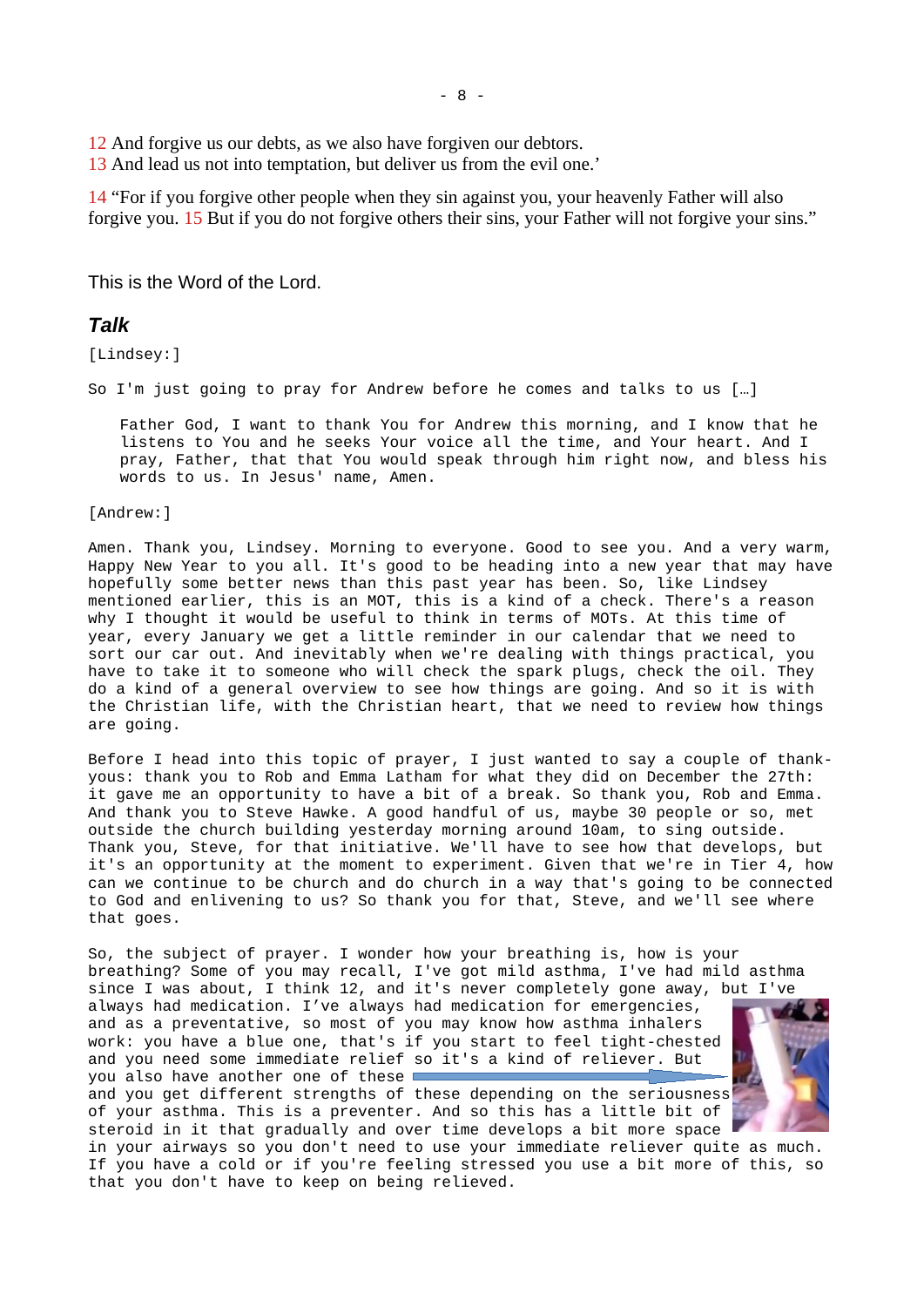Breathing is one of those kind of metaphors that helps describe life itself: you can't live without breathing. And for every human being, you need to be regularly breathing, you need to have breathing at rest, and for the sake of physical health you need to have increased breathing when you're exercising, so there's a range of different kinds of things that happen at a physical level. I just wonder how that relates to our picture of the health of our prayer life, our spiritual breathing:

- breathing in a regular way,
- breathing at rest,
- and breathing in a focused way, like exercising.

Now when I wonder what prayer life should look like, inevitably I'm going to look to Jesus Christ. Jesus is our perfect model of what prayer life looks like, and it's clear you will find different moments throughout the Gospel accounts of Jesus talking to God during His day. I'm always entertained when you see that story in John's Gospel, just before He raises Lazarus from the dead, and He openly prays and He says, "Thank you, Father, that you are going to do this for those folks standing around rather than me." And it's clear that that's a window into His regular communication with His heavenly Father, during the day Jesus spoke. We also know that Jesus withdrew, it's almost a cliché to say that Jesus withdrew, but it's clear that He needed to be away from people sometimes, to be with God, and you get a glimpse of that perhaps in His teaching which I'll refer to in a tick. And there are also times in Jesus' life where He prayed earnestly, perhaps most famously in Gethsemane, where He earnestly prayed repeatedly for the same subject, because He was seeking God, and seeking God with great emotion.

All of these aspects of prayer are things that Jesus modelled to His disciples, and He taught them to do the same. You will recall in the reading that Lindsey's just read to us that He talks to His disciples about private personal prayer. He talks about going to your room and closing the door. These are very practical suggestions from Jesus, saying, "You need to do some praying that is separate from everybody else." Perhaps during this last year, God has compelled us to do something separately, so that we can go deeper into these aspects of our

relationship with God. To be physically healthy we need to move, exercise and rest, to be spiritually healthy, we need to move, exercise, and rest.

- We need to be in regular communication with God.
- We need to be seeking Him in dedicated times,
- and we need to be resting in His presence.

We're all going to nod. We're all going to go, "Yes, we've heard this 1,000 times, Andrew, we know, we know, we know." But then there's the question, how are we doing?

In a moment we're going to look at some slides […] just to compare the different kinds of things that are happening across the generations, when people are praying, so let's have our slides and look at the different things



that are going on in people's prayer lives. This was a survey done by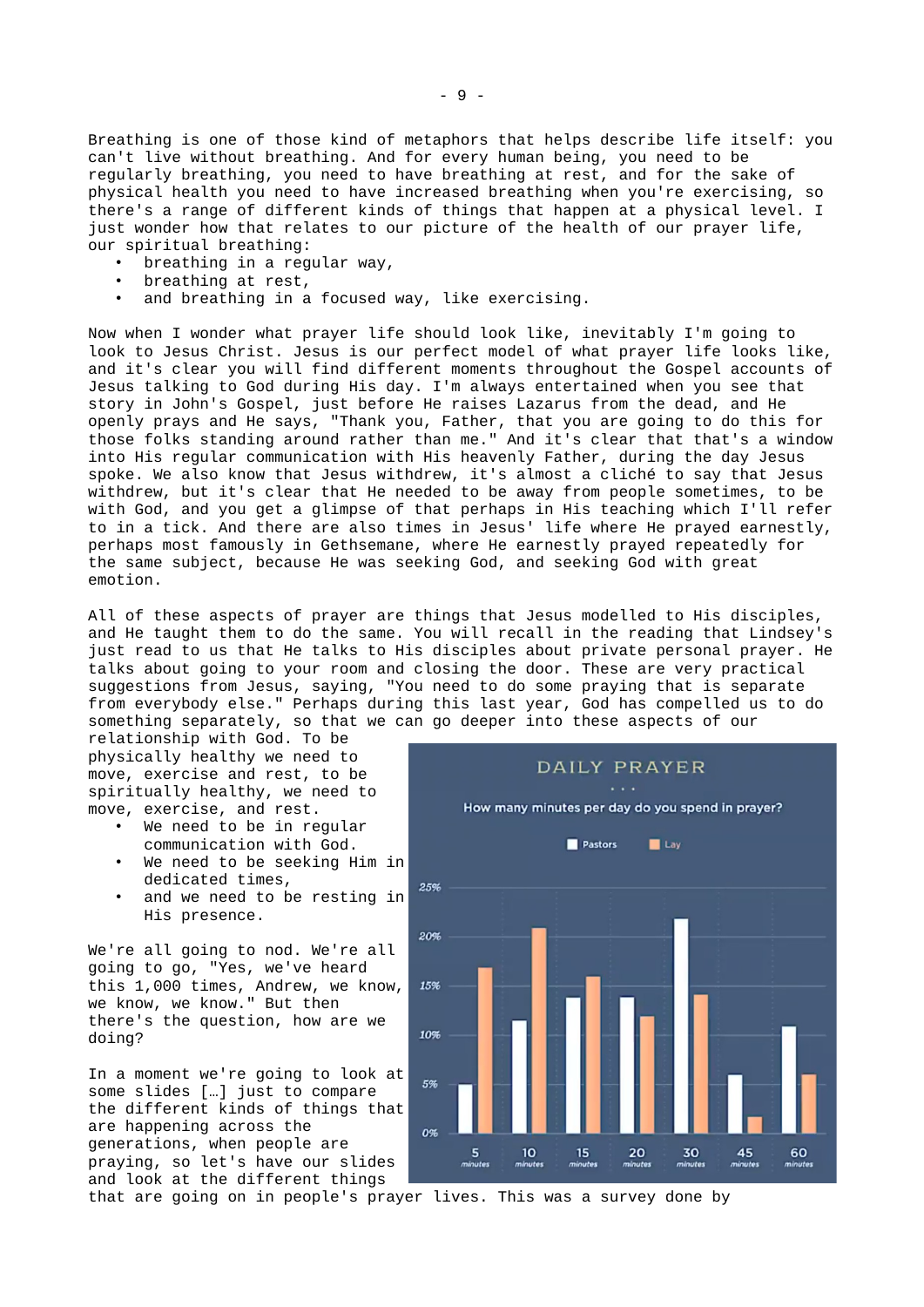- 10 -

crossway.org [see previous page]. And it talks about how many minutes you might spend in prayer. Okay? And it was talking about actually comparing church leaders with people who were just members of churches.

In the second slide, it talks about what time of day do you tend to set aside for prayer? Now there's a presumption behind the survey. There's a presumption that you do actually set aside some time for prayer. If you can look into the slide you'll see some pie charts there, and it talks about different generations from the baby baby boomers all the way through to Generation Z and the different proportions there, of people who set aside time in the morning, or the evening, or no set aside time at all. There seem to be differences there across the generations, as to people who do pray at certain times and when they pray as well. There seems to be a majority of people who seem to pray in the morning. There are no rules, but it's interesting just to look.

We'll have a look at the next slide. The next slide questions things in the immediate: have you spent 10 minutes or more in prayer in the last 24 hours? I don't know how much prayer you've been doing during the Christmas holidays or do you have a holiday from God when you come to gaps in your calendar? Have you spent 10 minutes or more in prayer in the last 24 hours? You'll see a trend here, when you're looking at these visuals on the slide, that there appears to be an increasing neglect of prayer, as people come through generationally. We seem to be moving into a time where people are less focused and less disciplined in praying. It's just an interesting measure as to how things seems to have shifted in these last decades.

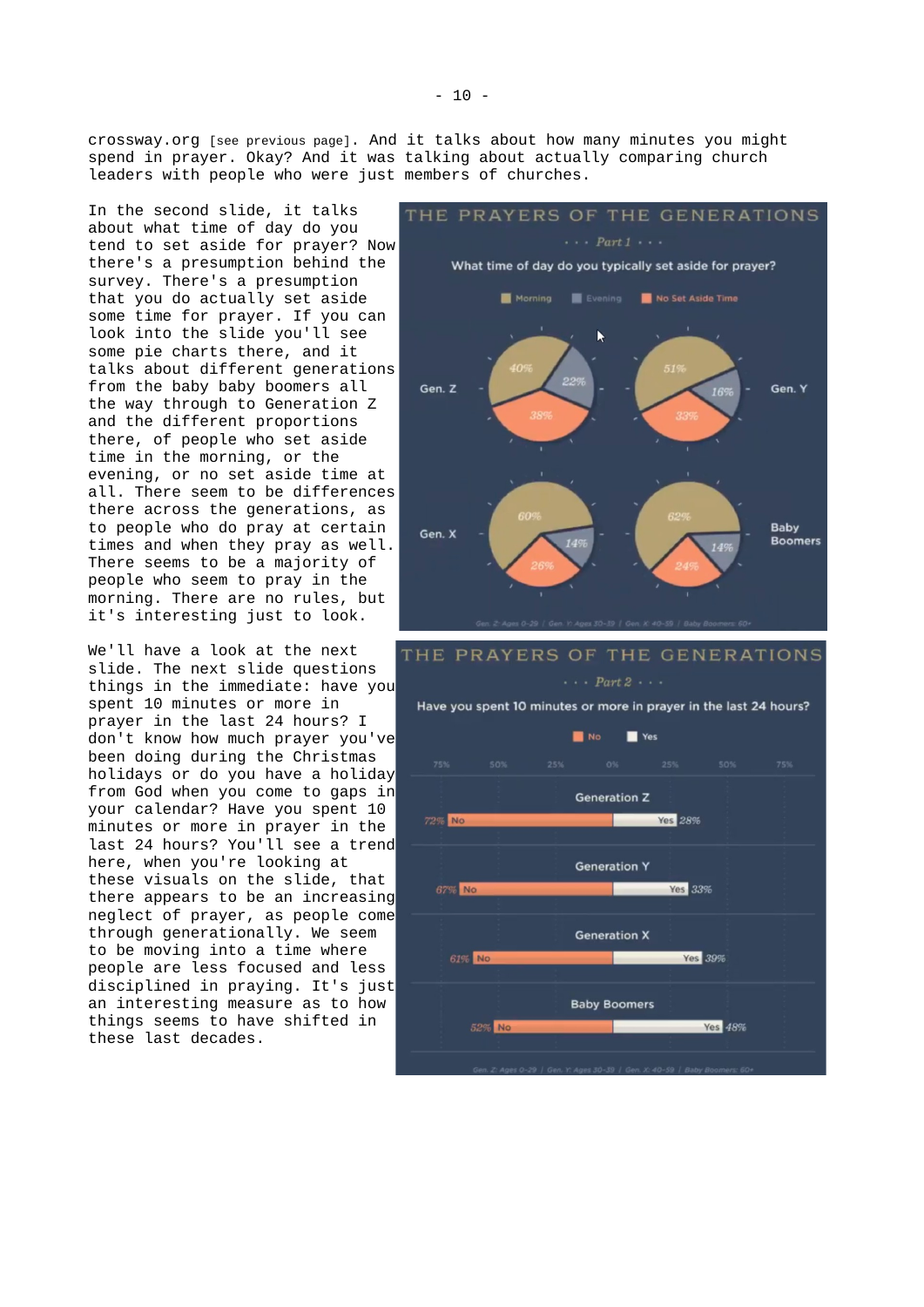We'll have the next slide. What about this one? Within the last week, have you had at least one chunk of concentrated time in uninterrupted prayer? I think there's some good news here, 70% of people, according to the survey, spent 10 plus minutes in continuous prayer last week, just 10. minutes plus and then it goes to 30 minutes, 30%, just about 30 minutes in prayer. And only 11% spent an hour of uninterrupted prayer. Uninterrupted prayer is an interesting question. Our lives are so full these days, so easily interrupted. But where is prayer in our plan?

We'll go to the next slide. This one really speaks to me more than anything else. What is the biggest impediment, or distraction perhaps, in your prayer life? And it gives these different options:

- distractions,
- indifference,
- busyness,

or simply lost for words. The biggest thing that is an impediment to prayer life according to this particular survey is distraction, things that just come in from nowhere, and suddenly we're no longer focused on God.



00000000 000000

> 00 Ø

0000 13%

I'm going to drop the slides for now: we'll not do the next slide. And there are so many things in the modern world and the modern experience of life that distract. People talk about people having an increasingly short attention-span. People eventually getting a set of different priorities, deciding not on God and preferring other things, or perhaps simply just not understanding that these things are important. How many of us are spending ages on our devices now, hours and hours, not just minutes, but hours and hours on our devices. It's an interesting review, not to make us feel guilty, but to raise questions about what gets in the way of what we say should be our most important relationship.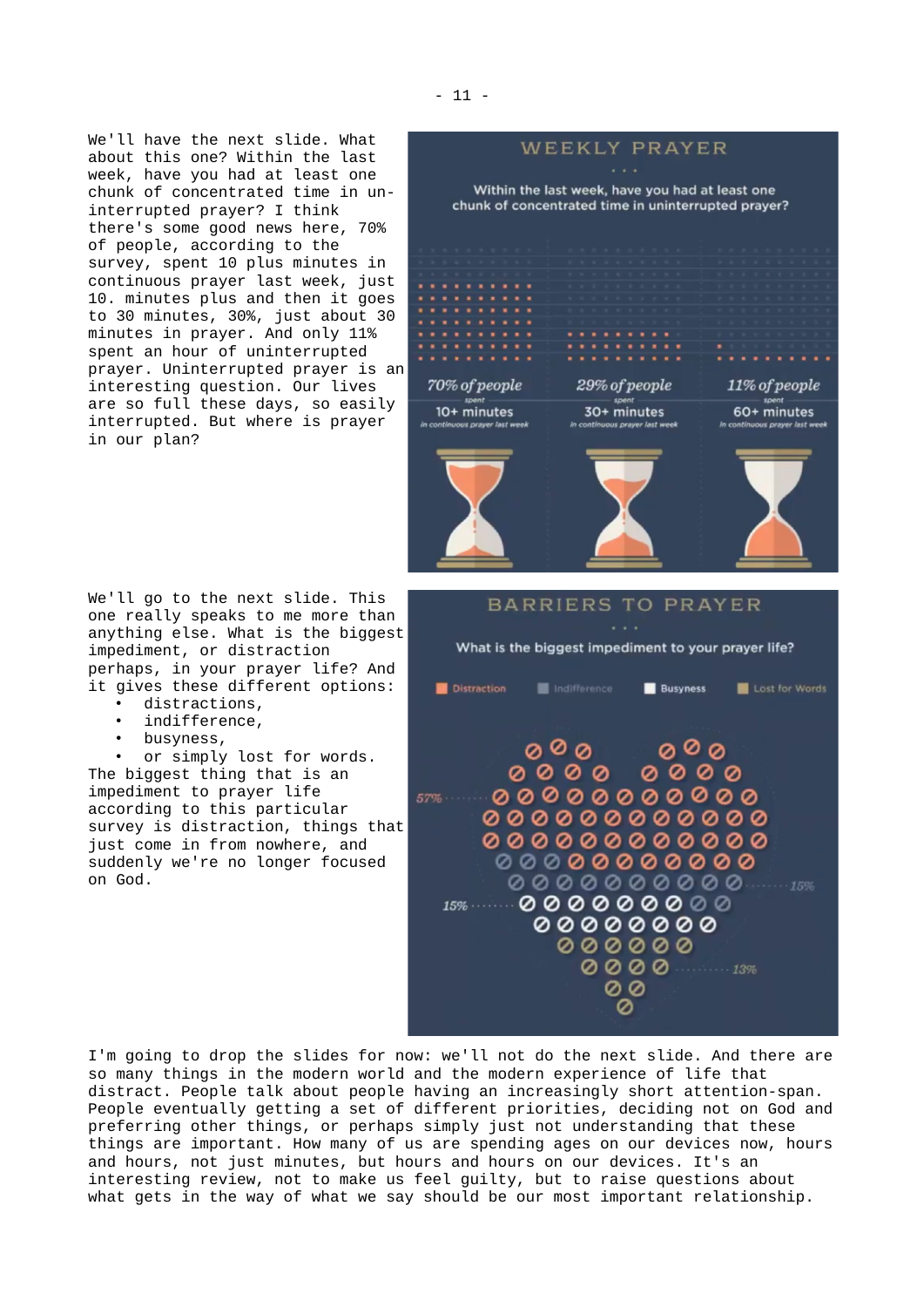I want to talk about myself really, because I think I ebb and flow when it comes to praying. I've probably got an advantage from most people, because it's my job to lead people towards God. So everything in my circumstances points me in that kind of direction, but I'll be honest with you, even I can get distracted, I can can go down cul-de-sacs and not focusing in the way in which would be useful.

But what about you? I can I can say from a personal point of view, there are things that aid my praying. I was out walking yesterday. I walked to Ashow and back. It probably took me about an hour or so. And during that time, because I was on my own, in other words, it was personal time, I was able to find myself in a prayerful attitude. I was able to chat to God on the way. I was able to lift up to God just a few things that were of concern to me. And as well as that, there were times of my walking when I said nothing. There are times in my walking where I was simply being quiet, in the lovely surroundings, and just trying to be a little bit more aware of God's presence, a little bit more aware of not just what I want to say to Him, but what He wants to say to me.

Now for me, there are a range of different things that seem to help, but those mixtures of prayer I have to return to on a regular basis: regular prayer during the day, deep times in God's presence and focused prayer. Now why are these things so important? Why would I highlight these three areas? Let me give you some outcomes. In regular prayer, during the day, if you have a habit of turning to God during the day, when you're at work, or walking between places, or first thing in the morning, or when you're eating, or getting ready for bed, these regular moments of turning to God mean, you could potentially be more likely led by the Spirit in your day, during your day. If you're regularly in communion and conversation with God, He's more able to prompt you, to lead by the Spirit. So that's one thing that is necessary, if you want to be led by the Spirit, regular prayer.

If you are serious about becoming more like Jesus Christ, the only way that can happen is if you have deeper times in His presence where you're still. Remember back to me having an operation, I had to lay down and let somebody else do something that I couldn't do. And in stillness, in His presence, God gradually works Christ's likeness into us, when we can't just do it through gritted teeth, where He works things in us as we rest with Him. So if you want to be changed into His likeness, you need to have longer periods and more regular periods of simply being with God, to catch His influence more deeply. What about focused prayer times? The exercise-y bits, when you bring to God a particular need: focused prayer. When you read in the Bible examples of the apostles praying, like in those early chapters of Acts where they're under persecution and they need God to intervene, focused prayer actually changes life around you, when you say, "I want this to change, Lord, we need this circumstance to be different, we need this situation to change." Focused prayer means you actually get to change the world, the real world around you. Or do you just kind of shrug and go, "It is what it is, I can't do anything about it." So all of these different areas of prayer have consequences:

- regular prayer during the day means you can be led by the Spirit;
- deep times in God's presence means you can be changed into the likeness of Christ:
- and focused prayer means you can begin to shape life around you as God guides.

How are you doing at the moment? Which areas do you think you would want to concentrate on as you push into January 2021? I want to be realistic here, I think people change very slowly. I've cut myself a bit more slack over the years. I think the older I've got, the more I've realised it takes a long time for Andrew Attwood to change. So I need to set before you and to set before me one thing, rather than multiple things, because you can get disheartened, if you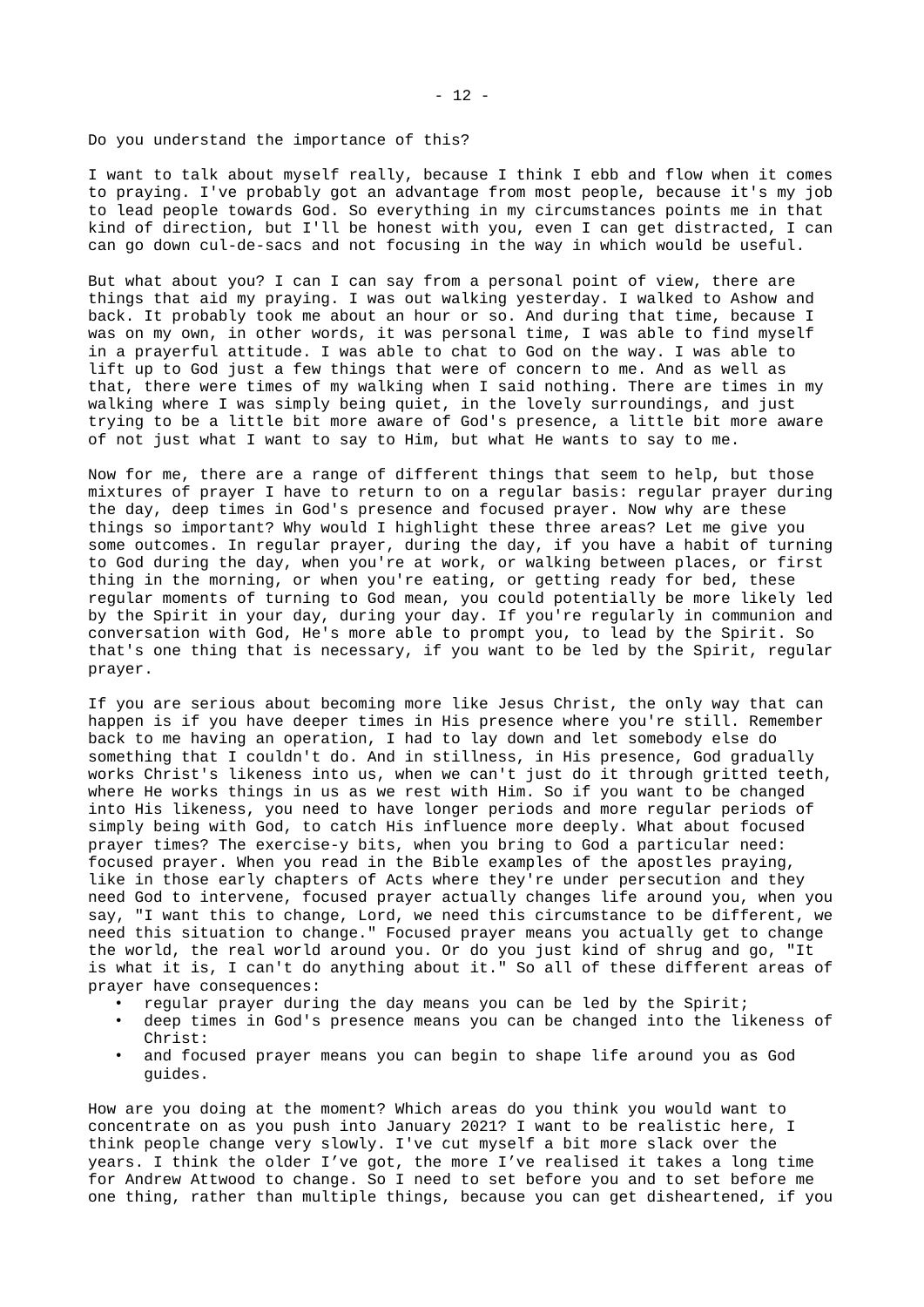think you've got tons of stuff to do. Out of those three areas, I just wanted to have a moment of stillness just briefly to consider which do you think God is putting His finger on today for you?

- regular prayer, chatting to God;
- resting in God, being still with God and focused on Him in a different way;
- and focused prayer where you pray for specific situations to change or to move forward.

Which of those three things, regular prayer, resting in God or focused prayer, which area do you think is most needing attention at the moment? Just pause for a moment and have a consider for yourself.

#### [pause]

Maybe make a note. Regular prayer, resting in God or focused praying.

Just have a think. I would want to encourage you to make a realistic decision today. One of the things that's kind of helpful at the start of January is the idea of New Year's resolutions. If ever there is anything important to focus on, it will be our relationship with God. So can I encourage you to make a realistic decision in one of these areas to concentrate on during January. And if you can make a note of that and decide in your head or you can write it down, the final thing I'd want to recommend is this: can I encourage you to be accountable to somebody else, to another Christian, about what you have decided to do now. Some of you will be in groups, some of you will be in huddles, some of you will have someone who's already a prayer partner. Can you text them or talk to them or phone them, send them a note and say, "Ask me how I'm doing during January in this one area." Be accountable to someone else, so that you're motivated, through the encouragement of a Christian friend, to do something different: to be more regular in your prayer, or if it's resting in God or focused on particular subjects of prayer that God wants you to improve.

Remember what I showed you at the beginning: I have inhalers to help me breathe. I sometimes need aids. I sometimes need support systems, tools. Lindsey and I will sometimes pray together and we'll have maybe a commentary to listen to or the Lectio 365 app, which we find really helpful. If there are other tools that keep you motivated and moving, do do that. But I'm just going to hand back to Lindsey now, so that she can lead us in response to this time.

## <span id="page-12-0"></span>*Prayerful Response*

[Lindsey:] Thank you, Andrew, for that. It's a really good thing, prayer, it's essential as a Christian, to be a part of our walk with Jesus. I was thinking as Andrew was talking about prayer, for both myself and Andrew, because we no longer have young children, for instance, and we do have a bit more time, we're not key workers, it can feel easier to pray in a way, we have time. But I do feel I was thinking about people who may be out there thinking, "But I'm so busy, I'm stressed, I've got young children around. How do I pray at the minute?" The one thing, like Andrew was saying, like Jesus saying, it's about, not the long words, it's about... God can be with us anywhere. And I often pray in the shower, I chat to God in the shower. I often do jobs I hate doing like hoovering, which I don't like doing. And it doesn't have to be for a complete hour, if you haven't got an hour and you're thinking, "Oh, I can't be that focused! I feel a failure with praying," it can be anywhere. God just wants you. Give Him your day, like Andrew was saying. The more time you can just be open to hearing or listening to God, it sounds like... he can often guide you or whisper. It's often a still, small voice where he whispers in, and He can hear you. And also don't hide if you've messed up, if you've sinned that day or you've done something you feel regretful about, don't hide from God, go and talk to Him about it. Set your record straight quickly. You're always loved, you got to remember that: this is a God who absolutely loves you. And as Andrew was talking, I was reminded of Matthew 7 verse 7 which says,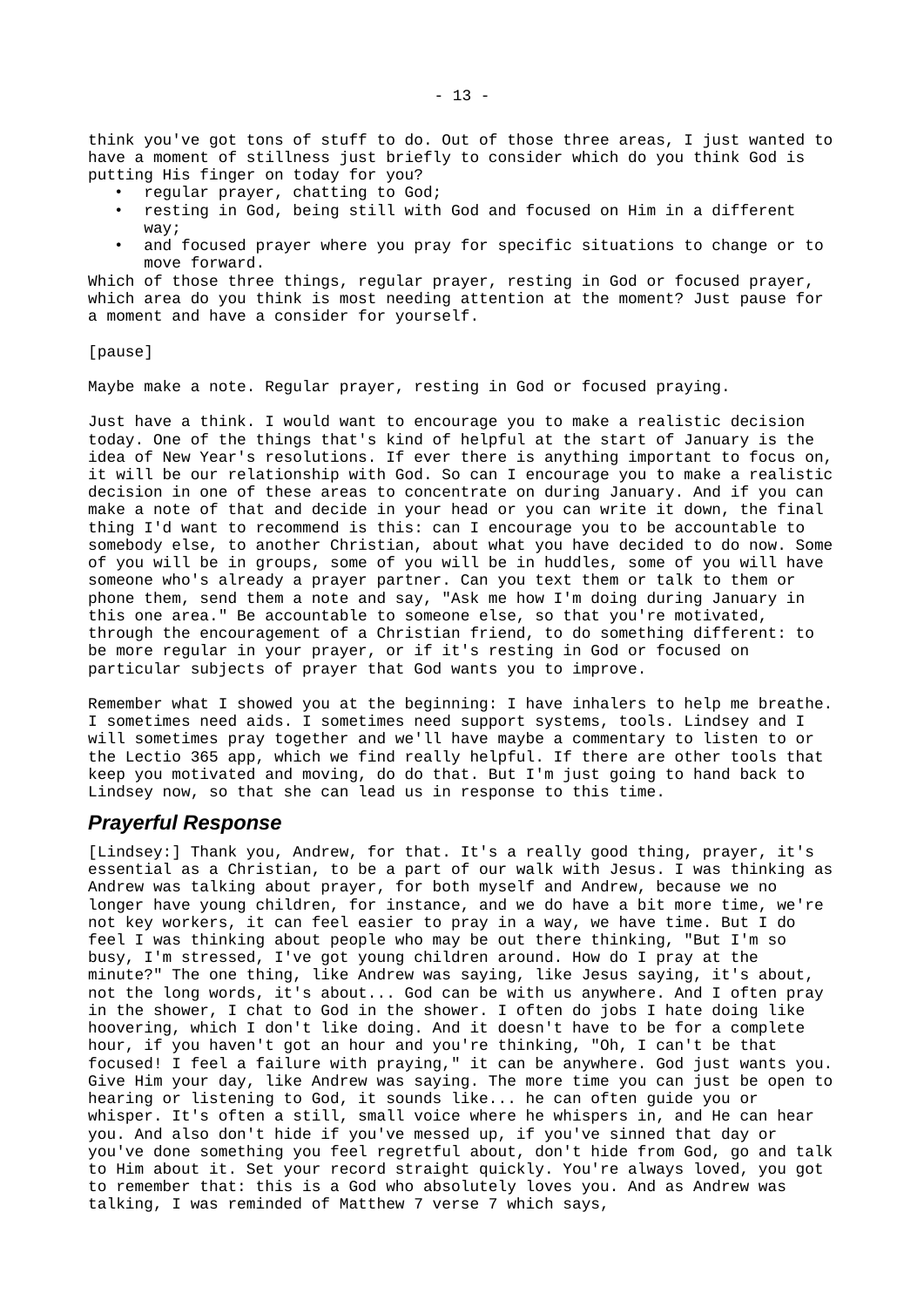'Ask and it will be given to you; seek and you will find; knock and the door will be opened'

And sometimes he was talking about focused prayer. Persevere when it's hard, praying. You might give up when you think, "Oh, nothing's happening!" but God's encouraging us sometimes to persevere, push through, even with spiritual warfare, there's sometimes battles to fight, even through tears and depression. And sometimes I know for myself, God often says, "Don't always focus on yourself when it's really tough." I sometimes find myself praying, like Rosie was saying earlier, the Psalms, like Psalm 23. It means it focuses on Jesus, not on just your own situation, where you can keep looking at the water and it feels almost impossible. As you know, David who wrote Psalms was often in fear of his life and he wrote all these Psalms of prayer to God and reminds us who He was. So, push through with prayer, don't give up, and seek God, and let Him find you as well.

So I'm just going to pray a little bit and then I'm going to move on to Naomi, who's going to bring us some intercessions with Esther and Paula as well. So,

Lord Jesus, thank You, that You gave us a way of praying, and that You took away all the barriers like big words, having to be great, having to be knowledgeable, and You just call us into the quiet space, just me and You or You and whoever. You are open to people with an honest heart, and You desire to be with us and to communicate with us. So help us to to pray this month to really reach out to You in prayer and learn new ways of praying. In Jesus' name, Amen.

#### <span id="page-13-0"></span>*Intercessions*

I'm going to pass on to Naomi now.

[Naomi G:] Thank you, Lindsay, so now that we all know what we're doing with menti.com, we're going to use it to help our prayers as well. So if you can find your mobile phone or whatever you were using earlier again, and go back to menti.com. […] What we're asking here is, "Where in the world do you want to pray for?" And I think it's easy at the moment to be so focused on what's going on here in this country, and in our own lives, that sometimes it's easy to forget that there are other places in the world who are dealing with much bigger

problems, and then dealing with COVID on top of that. So let's try and just lift our eyes for a while and think of places that maybe God's put on our hearts specifically. […] And what we're going to do is, there's a chance there to put several different places in. You can choose either countries that are on your heart or particular regions. And don't worry if someone's already put up a country that you want to pray for, you add it in anyway. And we can see there's some coming up now. So, as these are coming up be praying for these places. We've got the Middle East, Sudan, Kenilworth, Kenilworth school, America, Syria, Peru, Yemen, Norway in particular is coming up there with the, the landslide that happened and I think there's still people missing that they haven't yet found. We've got Lebanon, Honduras, Ethiopia. And as they're coming in, if we can all be praying for them, Father God, we ask for Your peace in all of these places. We pray for the people who are struggling just to even have enough to eat, struggling with terrible wars,



and lack of peace in their normal everyday lives. We ask that you will reign in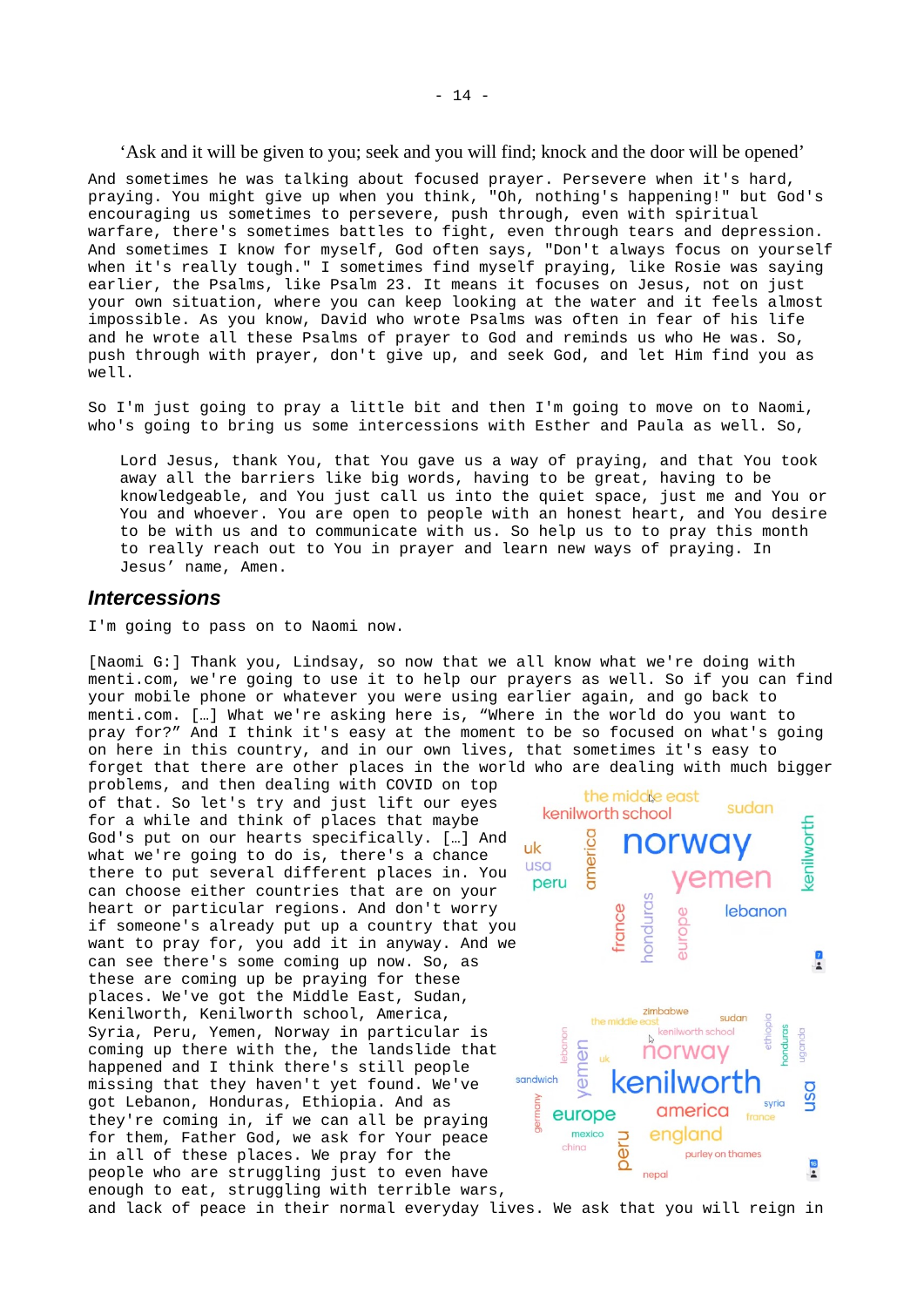all those places, we know that you are King in all of those countries. Mexico, Nepal, England, Bangladesh, Zimbabwe. We pray for all these places, Lord. Help us to keep our eyes fixed on You. Pray that you will bring the solutions that are needed to all the problems there, Lord. Thank you everyone. They're still coming in: Palestine, Malawi. Can we pray, particularly for Christians in all of those places, particularly if they're being persecuted, we pray for strength. We pray for protection.

And we pray for governments, the governments in each of these places can often be the biggest problems. We pray for Your wisdom, we pray for our own government, all the decisions that are having to be made at very short notice. We pray for wisdom, for Your wisdom, Lord, in all of the decision making.

Okay, and as we come to think closer to home, we want to pray particularly for St John's, and for each other. So, I thought it would be great if we could all just put your first name into the next slide. And then pick one other name: it doesn't have to be whether you think you know them or not. Just.... I could have left space for people to put more than one name in, sorry! […] So, put your first name in here. And then, as the names start to come up, if you pick one other name, you don't have to know them, you might

**ISOOC**  $\overline{a}$ emily andy ca rob essi andre hamish helen catherine jenny rory hris lindsey chris nick david S sharon

think you know who they are but if you could commit to pray for that person this week, and just be lifting them to God. […] And we want to lift those people up to God this week, and maybe be praying specifically for their prayer life, praying that they will be able to spend time with God.

Father God, we pray for our church here in Kenilworth. We pray for each and every person, and all of our friends and family, as we cope with the day-today life that we're living at the moment. We ask that You will draw close to each one of us. And that You will help us to be supporting each other and to be looking after each other and being Jesus to the people around us.

We ask your blessing on each one of these people, Lord. Help us to reach out to each other. Help us to ask for help when we need it, and to be family to one another.

So as, as we move on, we're going to have our final prayers from Paula and Esther.

[Paula:] Let's pray.

Heavenly Father, thank you for being with us this past year, especially during the difficult time we have faced. Please be with us during this coming year, as we continue to live in this new normal. We also pray for all our friends and family who are suffering with COVID-19 or any other illness. We ask you to be with them during this especially difficult time. Let's pray the Our Father.





india

Srae

syria

sudan

norway

ching

peru

uk

kenilwolth school

kenilw

ISO

america

adoune

land

engi

yemen